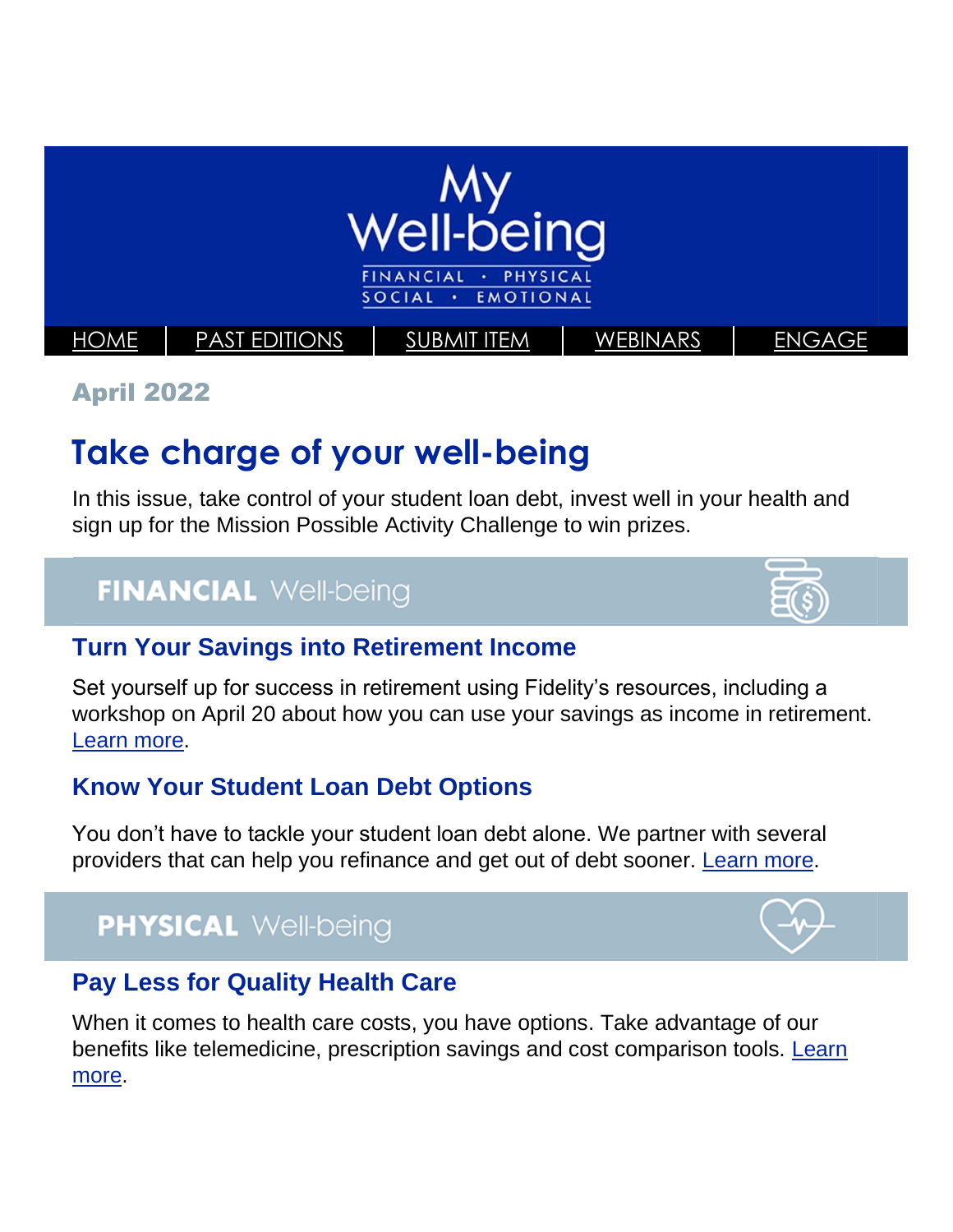## **Stay Healthy with Preventative Care**

Your annual physical can help you avoid chronic diseases like diabetes and high blood pressure. Make sure you and your family take advantage of covered [preventative care screenings](https://www.anthem.com/preventive-care-results/?gender=female&agecategory=50-64) – it'll protect your health and can earn you and your covered spouse or partner \$500 through our [Well-being Incentive Program.](https://totalrewards.northropgrumman.com/page/42/physical)

## **SOCIAL Well-being**



### **Invest in the Earth**

Ever wonder how technology is helping conservation or the best tips for urban farming? Our employee-led greeNG has all the answers during a week of programming to celebrate Earth Day. [Learn more.](https://totalrewards.northropgrumman.com/article/120/make-a-contribution-to-invest-in-the-earth)

## **Nominate Volunteers for a \$10,000 Charitable Grant**

Nominations are open for inspiring individuals, teams or ERGs who embody a commitment to volunteerism. The Difference Maker Awards gives out \$10,000 charitable grants to three winners and \$5,000 grants to six runners-up. [Learn more.](https://totalrewards.northropgrumman.com/article/126/calling-all-volunteers)

## **EMOTIONAL Well-being**

### **Mind Over Money**

It's one thing to make a budget but quite another to stick to it. See how NGCare's ComPsych's Financial Wellness Digital Toolkit can help you follow through on your good financial intentions. [Learn more.](https://totalrewards.northropgrumman.com/article/124/mind-over-money)

### **Support for Your Family**

This Autism Acceptance Month is a reminder that all families have different needs. See how your family can get support through NGCare, Bright Horizons and ComPsych. [Learn more.](https://totalrewards.northropgrumman.com/article/121/take-care-of-your-family)

## **ENGAGE** in your Well-being